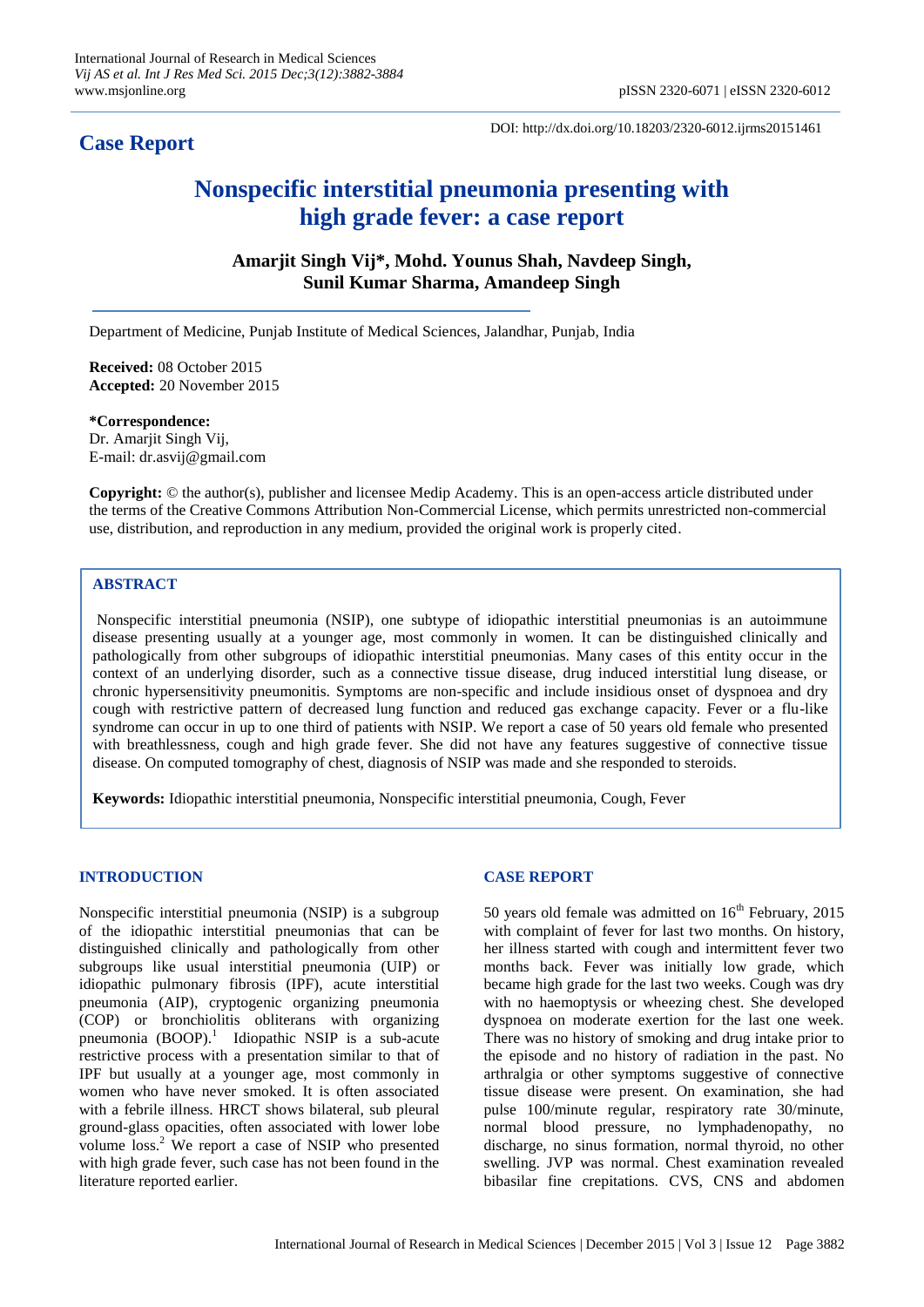examination were normal. On investigations, Hb 8.8 gm%, total and differential leucocyte count normal, platelet count normal and ESR 130 mm in  $1<sup>st</sup>$  hour. Tests for malaria, dengue, and typhoid were negative. Viral markers were negative and LFT, RFT were normal. ANA was positive. On x-ray chest, there were bilateral reticular shadows at bases as in Figure 1. Patient could not perform spirometry. Oxygen saturation on room air was 90%. She was put on oxygen and given broad spectrum I/V antibiotics empirically. Patient did not improve for one week. She had intermittent fever with maximum temperature ranging from 101°F to 104°F. HRCT chest showed multiple patchy ground glass opacities and interstitial septal thickening predominantly in lung bases suggestive of interstitial inflammation – NSIP pattern as shown in Figure 2. BAL and lung biopsy were not done. With the diagnosis of NSIP, she was put on prednisolone 1mg/kg body weight and antibiotics were stopped. Patient responded in 24 hours with no fever and cough. She was discharged on 3rd day. She followed our OPD after 10 days with no complaint of fever or cough.



**Figure 1: Chest X-ray showing reticular shadows in both lower zones.**

#### **DISCUSSION**

Nonspecific interstitial pneumonia (NSIP) was first described in 1994 by Katzenstein et al.<sup>3</sup> It is an uncommon idiopathic interstitial pneumonia. Most patients are women, between the ages of 40 and 50, and have no known cause or association. However, a similar pathologic process can occur in patients with a connective tissue disorder (in particular, systemic sclerosis or polymyositis/dermatomyositis), in some forms of drug-induced lung injury, and in patients with hypersensitivity pneumonitis.<sup>4</sup> The reported patient was 50 years old female, no history of prior drug exposure, or radiation exposure or exposure to environmental pollution. However, her ANA test was positive but no other autoantibodies tests were done because the patient could not afford it. She did not have any features suggestive of connective tissue disease.

Generally, a high-resolution computed tomography (CT) scan is performed to help diagnose NSIP. CT scan of patient with NSIP shows a typical "ground glass" pattern that represents interstitial inflammation, and is usually seen in the cellular form. Scarring or fibrosis is seen in the fibrotic form.<sup>5</sup> HRCT done in this patient showed features suggestive of NSIP.



## **Figure 2: HRCT Chest showing multiple patchy ground glass opacities and interstitial septal thickening in both lung bases.**

Most patients with the cellular type of NSIP respond well to treatment with oral corticosteroids, such as prednisone. However, patients who do not respond to corticosteroid therapy may require additional treatment with immunosuppressive drugs. Patients with the fibrotic type of NSIP might benefit from the use of both types of drugs to prevent further irreversible fibrosis. The overall prognosis and response to steroid therapy is generally favourable in patients with NSIP.<sup>6,7</sup> However, not all patients respond well to treatment. In some patients, relapse can occur when steroids are tapered or stopped. In our patient, fever and cough subsided within 48 hours of starting prednisolone and she is doing well on follow up.

## **CONCLUSION**

NSIP is a very rare entity encountered in daily practice. A high degree of suspicion for this diagnosis is to be kept in mind in patients who present with dry cough and fever. Though BAL and lung biopsy is needed to confirm the diagnosis of nonspecific interstitial pneumonia. The invasive procedures are usually associated with complications. But HRCT chest and clinical acumen can guide us in keeping this differential diagnosis. And the rapid response of the patient to steroid therapy as in our case within a period of 48 hours from a long illness confirms the diagnosis.

*Funding: No funding sources Conflict of interest: None declared Ethical approval: Not required*